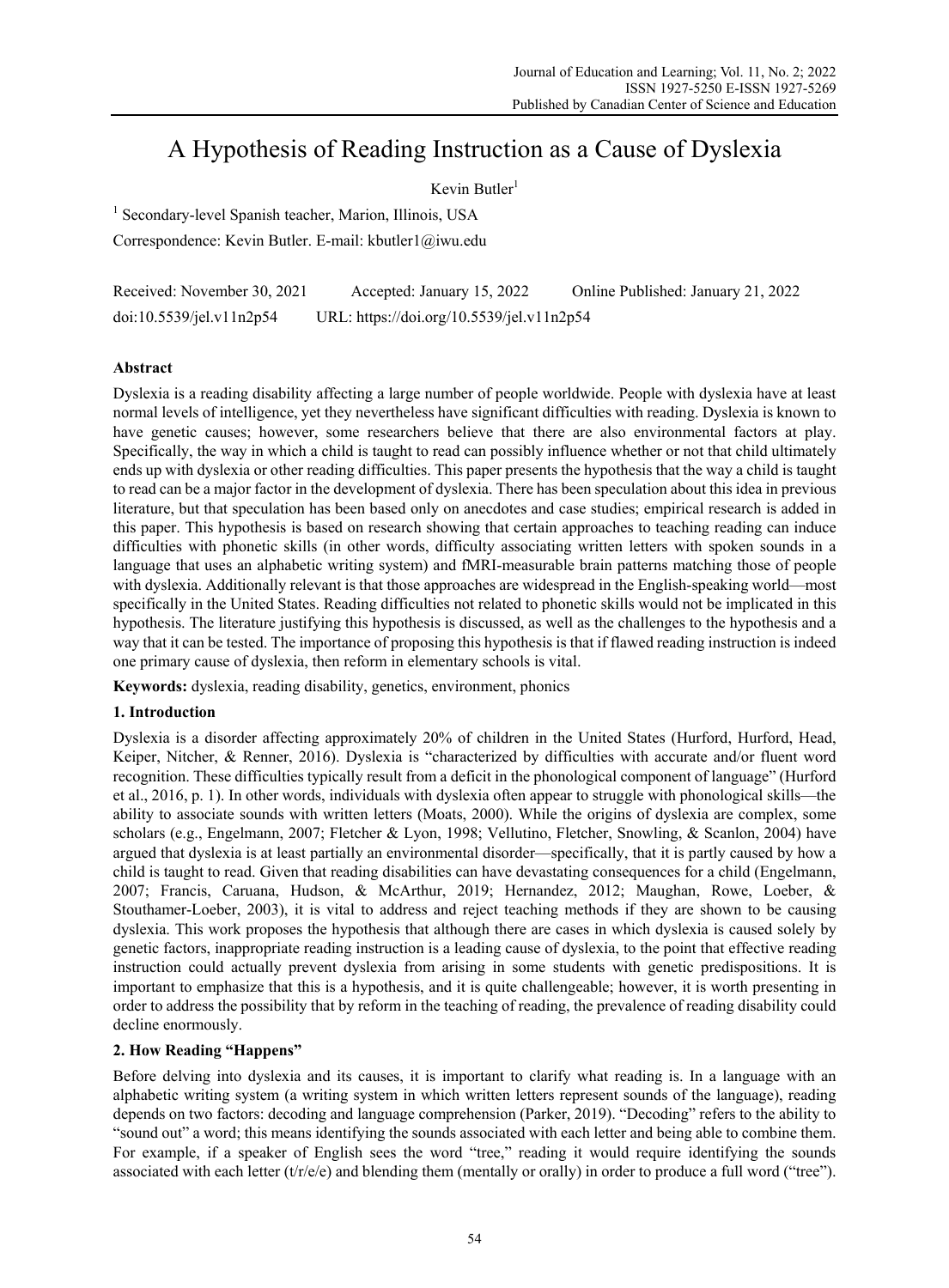At this point, language comprehension comes into play. "Language comprehension" refers, essentially, to vocabulary knowledge. If a person hears the word "tree," is he aware that that word refers to a tall plant with leaves? If so, then upon sounding out  $t/r/e$ , he will understand the word that he is reading. If he does not know that word, then sounding out the text that he sees will simply produce a sound that is nonsense to him. As an example, one can take this "word": [garpaga]. A literate English-speaker can sound out that string of letters, but he would not comprehend anything, because the word is not real. In sum, in order to read in a language with an alphabetic writing system, one must be able to sound out the letters that he sees, and one must know the meaning of the word that he is sounding out. A "formula" of reading to describe this concept has been used by many scholars, such as Parker (2019):

$$
RC = D \times LC \tag{1}
$$

This formula means "reading comprehension equals decoding times language comprehension." Put simply, if one understands a word that he hears and can sound out the letters that make up that word when it is written (thus allowing him to hear it either auditorily or in his mind), he will understand it when he reads it. Dyslexia involves a significant deficit in this formula.

## **3. Defining Dyslexia**

Seidenberg (2018, p. 153) states that with regards to defining dyslexia, "[g]etting an answer requires deciding whom to ask." While the number of different definitions of dyslexia is staggering, all definitions agree that dyslexia consists of difficulty with reading (Seidenberg, 2018). Since reading in a language with an alphabetic writing system is based most fundamentally on phonics (Fletcher & Lyon, 1998), this paper will consider that dyslexia is a reading disorder in which a person of at least average intelligence has difficulty with phonics; this means that a person has difficulty associating spoken sounds with written symbols (Hurford et al., 2016). For example, a person with dyslexia may not be able to associate the written symbol "m" with the sound produced when placing together one's lips and expelling air through the nose. This can also be described as "inaccurate and/or dysfluent word recognition" (Anderson, 2021) due to its consisting of one's inability to associate accurately a sound with a written symbol. Despite the large number of definitions of dyslexia, the above definition and description are currently described as consensus (Anderson, 2021). In alphabetic writing systems (such as that of English), having this type of difficulty is an extreme hindrance to reading ability, given that reading in such a language depends heavily on being able to "sound out" words. Simply put, if one can not fully understand the link between sounds and letters, one can not read easily, thus resulting in dyslexia. As explained by Parker (2019), "[d]yslexics can't read because they can't decode [sound out letters]." Other reading difficulties are caused by non-phonological problems; such types of reading difficulties would not be applicable to this hypothesis, as the phonetic component of the disorder is key to what will be discussed.

## **4. The Prevalence of and Consequences of Dyslexia and Other Reading Difficulties**

Approximately 20% of children in the United States suffer from dyslexia (Hurford et al., 2016). The consequences of having dyslexia or any other reading difficulty can be devastating. G. Reid Lyon, former chief of the National Institute of Child Health and Human Development, testified before the United States congress in 2001 with the following statement:

Of children who will eventually drop out of school, over 75 percent will report difficulties learning to read… Surveys of adolescents with criminal records indicate that at least half have reading difficulties, and in some states, the size of prisons a decade in the future is predicted by fourth grade reading failure rates. Approximately half of children… with a history of substance abuse have reading problems (cited in Engelmann, 2007, p. 109).

Due to the high number of students with reading difficulties who end up dropping out of school, it must be noted that students who drop out of school face immense challenges for the rest of their lives, such as a higher likelihood of being chronically unemployed and ending up incarcerated (Sum, Khatiwada, & McLaughlin, 2009), and ultimately a higher likelihood of developing health problems and having a shorter life expectancy (SSAT, 2011). Additionally, reading difficulties in early years are predictive of mental health problems (such as depression and anxiety) as children grow up (Francis et al., 2019; Maughan et al., 2003). Quite simply, reading is the foundation of success in education. If a child does not learn to read early (during the first years of primary school), he will be hindered for the remainder of his education—as he advances through each grade level, more and more of his education will depend on reading (such as having to read articles or chapters of books as homework), and with poor reading skills, he will inevitably fall behind. As explained in the book *The Academic Achievement Challenge* by Jeanne Chall, "[r]eading… has been widely correlated with achievement in the other school subjects. It is often used as an index of overall achievement" (Chall, 2000, p. 57). Put succinctly in an article from the journal *Reading*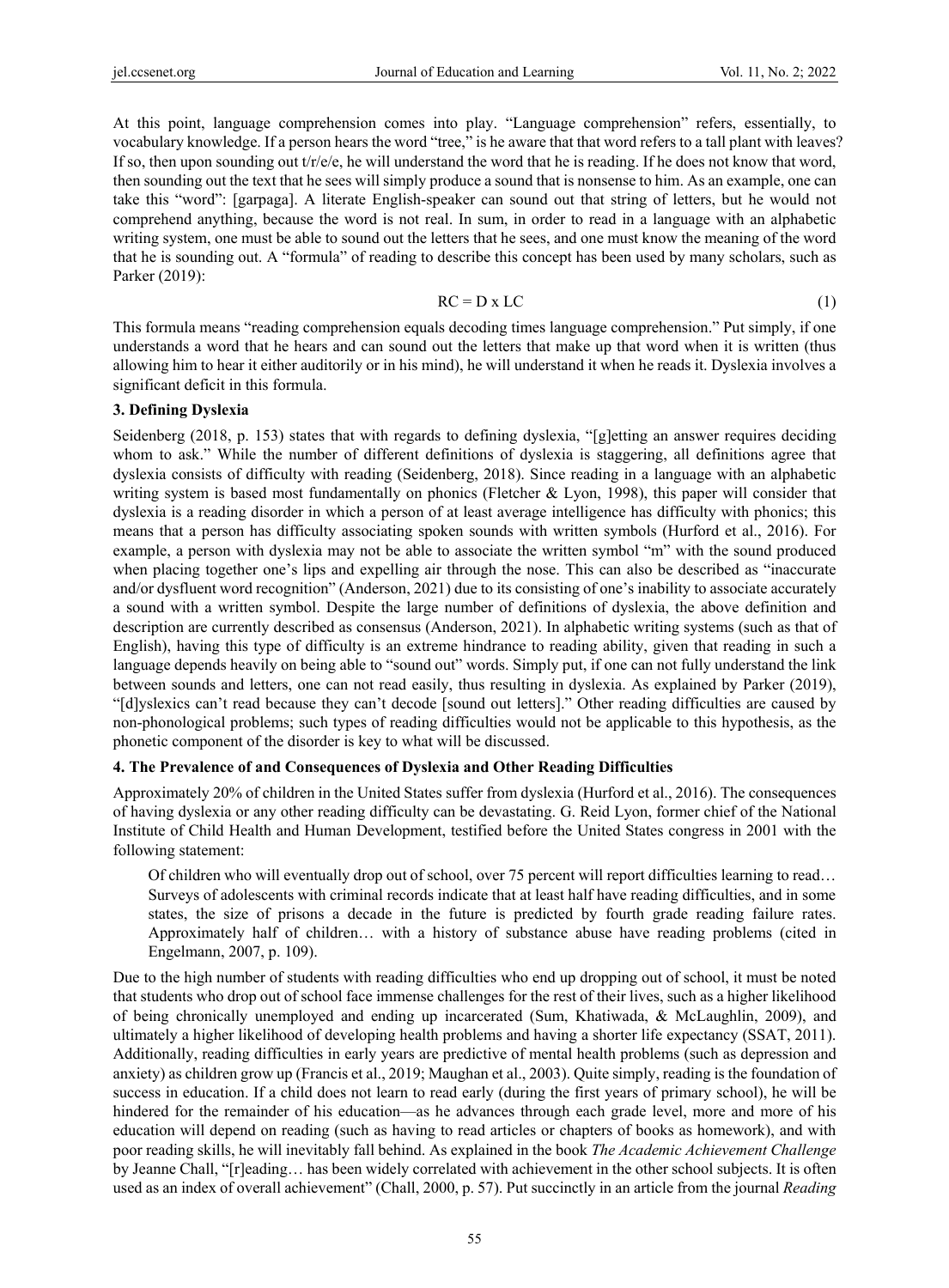*and Writing*, deficits in reading skills prevent students from "accessing the academic school curriculum" (Graham, White, Tancredi, Snow, & Cologon, 2020, p. 1896). This is precisely what leads to an elevated drop-out rate for students with dyslexia or other reading issues—without reading skills, they simply can not engage in the tasks required of them in most classes beyond the level of primary school. The consequences of dropping out of school are enormous, both to the individual and to society; therefore, addressing reading problems is crucial. The debate about reading issues and effective reading instruction is in fact currently being discussed as a human rights issue in the United States (Fairfax County NAACP, 2021). As argued by education researcher E.D. Hirsch, "[e]very child reading at grade level by the end of 1st or 2nd grade would do more than any other single reform to improve the quality and equity of American schooling" (Hirsch, 1996, p. 148).

## **5. The Causes of Dyslexia**

Although scholars such as Seidenberg (2018) and Lyytinen et al. (2015) show evidence confirming that genetic factors can cause or contribute to the development of dyslexia—these factors often being hereditary—it is possible that many cases of dyslexia are largely caused by environmental factors. For example, Kershner (2021) argues that prenatal and childhood stress can be major factors in the development of dyslexia. Additionally, ineffective reading instruction has been suggested to play a role. A recent article from *American Public Media* explains in detail how the way reading is taught in many schools across the United States and other countries quite literally teaches students to approach reading the way that a dyslexic person does (Hanford, 2019). The article explains research from the University of Maryland showing that, as determined by fMRI scans, teaching English speakers to read English words in a foreign alphabet (in this case, Korean script) via what is called the "whole-word method" or "sight-word method" results in their brains showing the same patterns as those of a person with dyslexia when attempting to read; on the other hand, participants taught with a "components/phonics" method quickly developed normal reading skills in the new script (Bolger, 2007). This brings about the following questions: what methods of teaching reading exist, and what are their influences on the development of dyslexia? Additionally, as noted in the introduction: could ineffective methods of teaching reading be a leading cause of dyslexia, and could there be cases in which a genetic predisposition to dyslexia could in fact be overcome with better reading instruction?

#### **6. The Role of Reading Instruction**

Given the devastating consequences that can be caused by dyslexia (and by poor reading skills in general), it is important to determine what schools and society can do in order to prevent dyslexia. If flawed reading instruction is a leading cause of dyslexia, then fixing reading instruction is the key to improving education. Historically, in English-speaking countries, there have been two broad approaches to teaching reading: the "sight-word/whole-word method" and the "phonics" method (Parker, 2019). A variety of techniques for teaching reading exist (with a wide variety of names), but all of them fall under the umbrella of one of the two general approaches. Some methods claim to "mix" the two approaches, but even in those methods, one approach becomes so dominant as to negate the other (Moats, 2000). The argument about which of these approaches should be used has gone on in American schools for decades and has been referred to as "the reading wars" (Chall, 2000; Daniels, Hyde, & Zemelman, 2005; Hanford, 2018). Despite the years of debate, the research consistently finds that phonics-based approaches to teaching reading are much more effective than sight-word methods (Chall, 2000; Coyne, Kame'enui, & Carnine, 2011; Engelmann, 2007; Fletcher & Lyon, 1998; Hanford, 2019; Moats, 2000; NITL, 2005; Seidenberg, 2018). Additionally—as noted above—there is some research indicating that teaching reading via the sight-word method can induce reading patterns that match those of people with dyslexia (Bolger, 2007; Hanford, 2019). Below, the phonics method and the sight-word method of teaching reading are described, followed by an explanation of how the sight-word method could cause reading problems.

#### *6.1 The Sight-Word Method*

The "sight-word" approach to teaching reading has existed since at least the 1800's. As explained by Parker (2019):

Most children who learn to read during the 19th century are taught from either Noah Webster's Blue-Backed Speller or from the famous McGuffey Readers. Both sold over 100 million copies, placing them in the same league as the Bible. McGuffey was explicit in his directions to teachers: they could use his primer with what he called the "word" method (top-down), the "phonic" method (bottom-up), or a combination of the two methods. Here's how McGuffey described these methods: "*The Word Method* [sight-word approach] *teaches a child to recognize words as wholes. This method pays no attention to elementary sounds and diacritical marks. After a number of words are taught as wholes, the children are told the names of the letters, and learn to spell*." [Emphasis added]

Put simply, with the sight-word method, children are not taught the connections between sounds and written letters.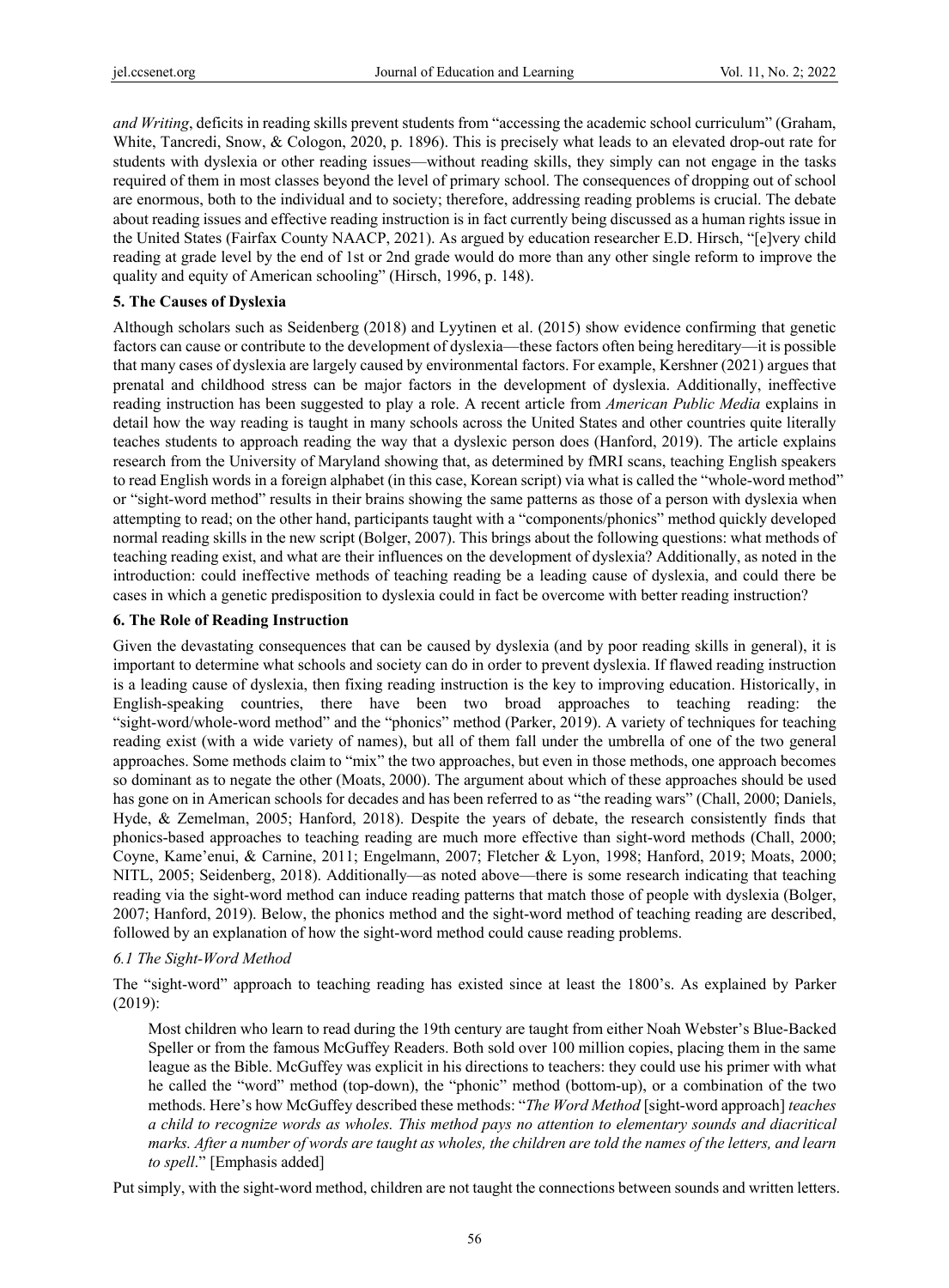Instead, students are required to memorize full words as if they are pictures. Sounding out words is not emphasized. If any phonics (sound-letter correspondence) is taught, it is only an "incidental" and minor inclusion. The sight-word method has also been called whole language, reading with the three-cueing system, balanced literacy, MSV, and the whole-word method (Hanford, 2019). In schools in the United States, the sight-word method is the most commonly used approach for teaching reading (Hanford, 2019).

Additionally, it is important to mention that this method is not related to the process of sight-word reading caused by orthographic mapping. After sounding out a word multiple times, that word becomes "orthographically mapped" in one's long-term memory—in other words, repeatedly associating particular sounds with particular sequences of written letters results in one's being able to recognize a word as a whole when it is seen (Hanford, 2019; National Reading Panel, 2000). Recognizing a word as a whole via orthographic mapping when reading is often called "sight-word reading." However, that process is very different from memorizing a word as a picture (as is done in the sight-word *method* of teaching reading)—such memorization ignores associating sounds with letters; rather, it consists of associating an entire word as an "image" connected with a certain meaning. Without making the associations between spoken sounds and written symbols, sight-words are not easily retained in long-term memory (National Reading Panel, 2000).

#### *6.2 The Phonics Method*

Phonics methods to teaching reading consist of first teaching phonemes—the basic sounds of a language; with this, the correspondence between these sounds and written letters is taught directly and explicitly (Parker, 2019). As opposed to the "top-down" (Parker, 2019) perspective of the "sight-word" method (learn words before letters), phonics takes a "bottom-up" approach that teaches written letters and their sounds before having students attempt to read full words. The emphasis is on sounding out words rather than seeing words as whole units to be memorized. Just like the sight-word method, the phonics method has existed for hundreds of years (some scholars, such as Flesch [1955], claim that the phonics method was the primary method of teaching reading in languages with alphabetic writing systems from the invention of the alphabet thousands of years ago up until the 1900s). The previously mentioned "McGuffey Readers" of the 1800's describe the phonics method as such:

"By the Phonic Method, the child is first taught the elementary sounds of letters; he is then taught to combine these elementary sounds into words. The sound is first taught, and then the character which represents it; the spoken word is learned, and then its written and printed form. This method pays no attention to words as wholes until the elementary sounds composing them are learned." (cited in Parker, 2019)

#### **7. Potential Problems with the Sight-Word Method**

#### *7.1 Reading vs. Memorizing Words*

As previously mentioned, for teaching reading in a language like English that depends on an alphabet, phonics-based approaches are much more effective than sight-word approaches. This is because knowing the connection between sounds and written letters allows a reader to sound out words of which he knows the *meaning* but has not seen *written* before. For example, a native speaker of English will likely know the word "tree" even before he learns to read. When reading, if he sees the letters  $tr/e/e$ , and he knows the sounds associated with those letters, he can sound out the word, thus hearing and understanding the word "tree." If, however, this reader has been taught with the sight-word method, he may not be able to read the word "tree" if it is not one of the whole words that he has memorized. The key is that when *speaking* English, the individual knows the word "tree." If he knows the sounds of written letters, he can also sound out the word and understand it when he encounters it in writing. However, if he has only been memorizing words as if they were pictures and has not yet memorized the word "tree," then he can not read it even though, as an English speaker, he knows what the word means when he hears it. Education professor Dr. Martin Kozloff has expressed this concept in a blog post:

[I]f a child memorizes ten words, the child can read only ten words, but if the child learns the sounds of ten letters, the child will be able to read 350 three-sound words, 4,320 four-sound words, and 21,650 five-sound words (Kozloff, 2002).

In this blog post, Kozloff does not provide a source for the exact numbers that he stated, but even so, the principle he expresses stands—memorizing words enables one to read only those words. Learning letters and their sounds allows one to read all words that are made up of those letters. Put simply, reading via the sight-word approach is not truly reading in an alphabetic system; reading consists of phonetic knowledge resulting in one sounding out words quickly and accurately.

#### *7.2 Interference with Reading*

Some evidence—although largely anecdotal—from researchers indicates that memorizing words if they were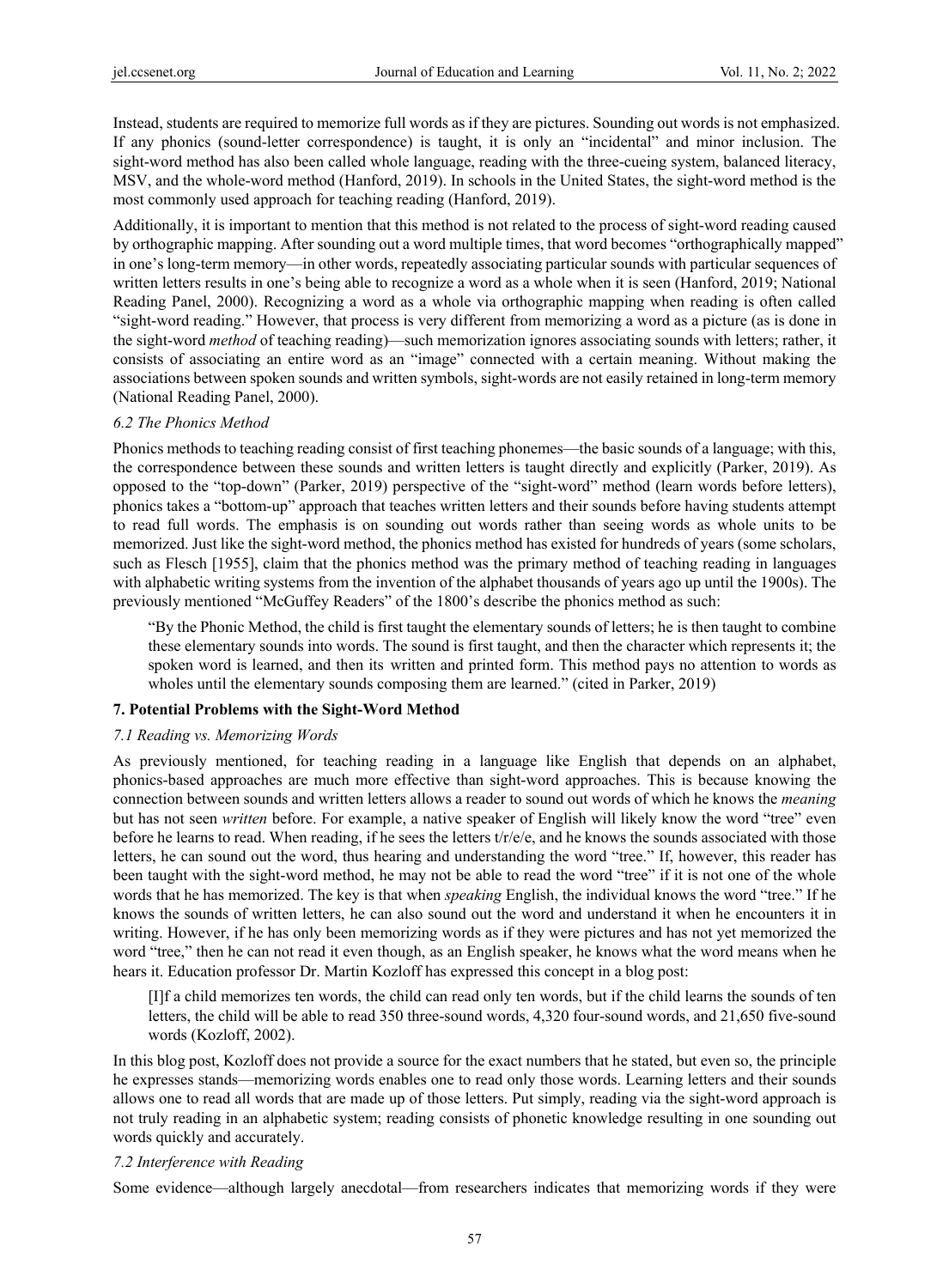images can actually prevent a child from later learning how to read well. This concept of sight-word reading interfering with proper phonetic reading was proposed as early as 1929 in *The Journal of Educational Psychology* in an article bluntly entitled "The 'Sight Reading' Method of Teaching Reading, as a Source of Reading Disability" (Orton, 1929).

Similar observations were reported by Siegfried Engelmann, the author and co-author of several extremely successful programs for teaching reading in English (Stockard, Wood, Coughlin, & Khoury, 2018). Engelmann writes that using a beginner reading program to teach a child who does not yet have any reading knowledge is very effective; however, using the same type of program with a student who has some reading knowledge but reads poorly is ineffective:

Our… strategy was to put them [older students with reading issues] in our beginning reading program and teach them from scratch. For those students who had virtually no reading skills, this remedy was effective. The students were able to move through the program at a relatively fast rate and experience success in learning to read. For some of the other students, this solution was not highly efficient because these students had some reading behavior, and they also had strong habits and routines that led them to make decoding mistakes. They needed a program that targeted their abortive strategies and that discredited and replaced them with effective strategies (Engelmann, 2007, pp. 208−209).

Anecdotes of the same issue are mentioned in many works, such as the 1955 book *Why Johnny Can't Read* by Rudolf Flesch:

[R]emedial reading cases are harder to teach than first-graders for the simple reason that they already have four or five or six years of [sight-word instruction] behind them. It usually takes at least a year to cure them of the habit. There wouldn't be any remedial reading cases if we started teaching reading [with phonics] instead of [the sight-word method] in first grade (Flesch, 1955, p. 18).

This concept has also been expressed by the nonprofit organization Literacy How:

We have had many conversations with teachers about the fact that the system (sight-word teaching) is not only void of research and evidence, but—equally important—*it is also teaching children habits that are difficult to change* [Emphasis added]. Worse yet, this approach sets children up for frustration and failure (Literacy How, 2018).

In other words, students who have been taught to read poorly have habits that are very difficult to overcome, yet those habits must be overcome in order for the student to learn to read well. In sum, if a child has been taught to read poorly, the situation can not easily be fixed by "starting over"; instead, the child must go through the long and difficult process of "undoing" the poor reading strategies that he has learned so that he can then learn to read correctly. These acquired reading difficulties could end up being diagnosed as dyslexia. Again, it is important to consider this possibility with great caution, as it is, at the time of writing, based almost entirely upon anecdotal evidence.

#### **8. Summary of Phonics Methods, Sight-Word Methods, and Learning to Read**

Teaching reading via phonics means teaching the connections between sounds and written letters. The idea is to have students sound out words in order to read (Parker, 2019). Teaching reading via the sight-word method consists of having students memorize full words as if they were pictures or symbols. Sounding out words is rarely, if ever, involved (Hanford, 2019; Parker, 2019). Extensive research has shown that teaching reading with phonics is by far the most effective method in a language with an alphabetic script, whereas students taught with the sight-word method often fail to learn to read well (Bolger, 2007; Chall, 2000; Coyne, Kame'enui, & Carnine, 2011; Engelmann, 2007; Fletcher & Lyon, 1998; Hanford, 2019; Moats, 2000; NITL, 2005; Seidenberg, 2018). In fact, there is evidence that teaching students to read an alphabet via the sight-word method results in those students' ending up displaying brain imaging patterns consistent with those of people diagnosed with dyslexia (Bolger, 2007). Additionally—although based mainly on anecdotes—some scholars (e.g., Engelmann, 2007; Flesch, 1955) have argued that teaching a child to read via the sight-word method makes the child develop an ineffective reading "reflex" or "habit" that interferes with effective reading processes. Due to this, a child who has learned to read via the sight-word method can not simply "start over," being taught with phonics; instead, his sight-word conditioning must be undone in order for effective reading to be taught.

The issues of brain activity and reflexes/habits are key to the hypothesis of this paper. The data on brain activity specifically differentiates reading instruction's potentially causing *dyslexia* with causing *other* types of reading difficulties. Considering that brain activity patterns seen in people with dyslexia can be induced by teaching reading via the sight-word method, and considering that teaching a student with the sight-word method can instill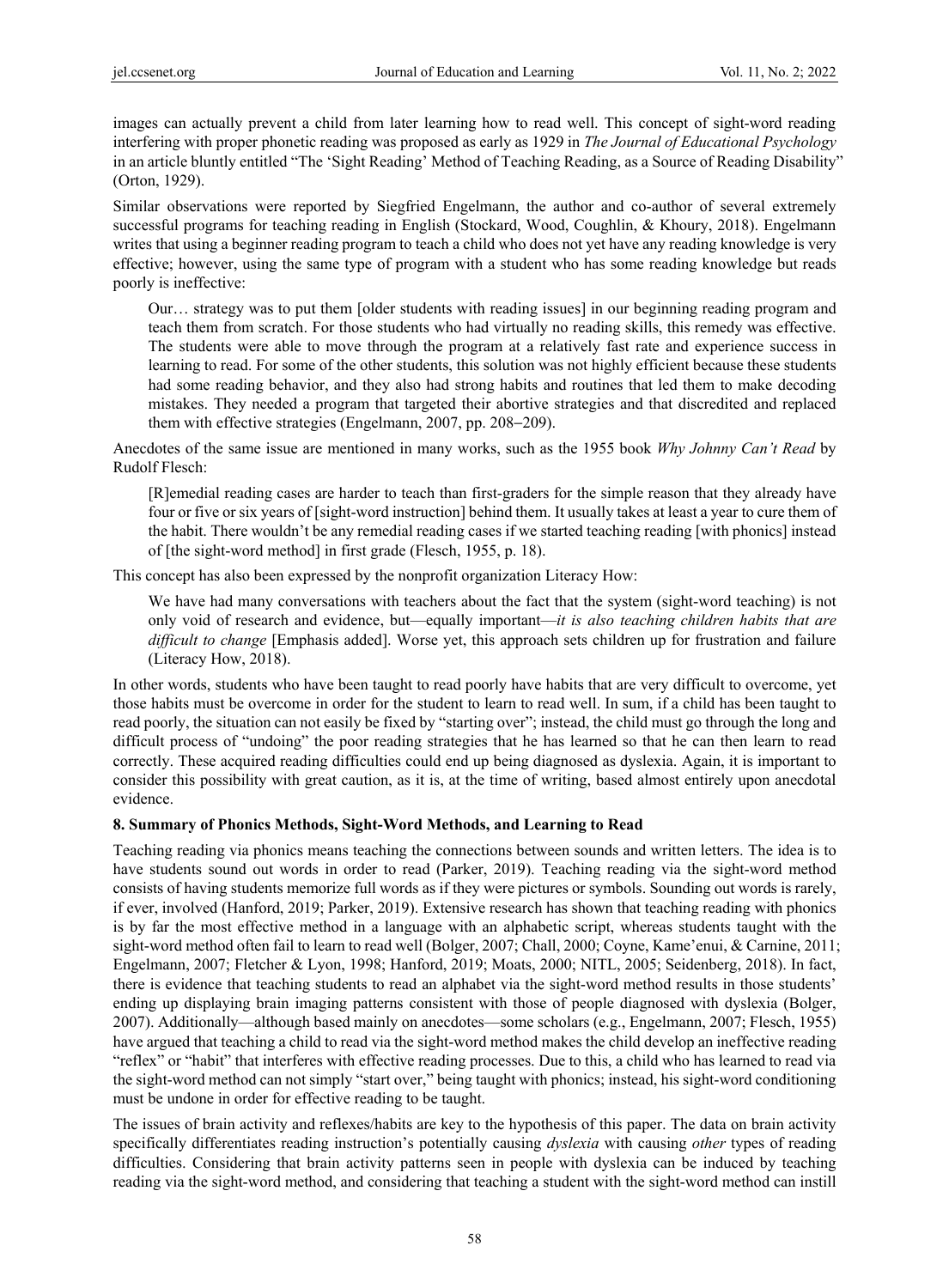habits that prevent the student from easily adapting to proper reading, it is possible that many individuals diagnosed with dyslexia only have dyslexia because of the way they were taught to read; biological or genetic factors could be entirely absent. Even if biological factors are present, it is possible that reading instruction can override any biological issues in certain cases. It is important to note that in many studies of reading instruction, a certain number of students who are taught to read with the sight-word method ultimately manage to figure out the sound-letter correspondences on their own (effectively teaching themselves phonics) and learn to read properly (Hanford, 2019), so it could be argued that those students who could not do so must have had a biological predisposition to dyslexia. However, in Bolger's (2007) study, while the divide described above appeared amongst students taught with the sight-word method, *all* of the students who were taught Korean script via the phonics method learned to read it. This indicates that if any of the students in the phonics group had a biological predisposition to dyslexia, it was *overcome* by the effectiveness of phonics instruction. In other words, the research suggests that some students taught to read with the sight-word method still manage to learn to read well, but they manage to do so *in spite of* ineffective instruction. The other students taught with sight-words acquire dyslexia or other reading disabilities. Students taught with phonics tend to show overwhelming success, suggesting that if there is a biological basis to dyslexia in their cases, it can sometimes be beaten by teaching reading well.

In sum, there are undoubtedly cases in which dyslexia is caused primarily or entirely by genetic factors. In those cases, reading instruction does not play a role in causing dyslexia. However, there is preliminary evidence that in some cases, students can overcome genetic factors if they are taught reading via an effective method. In those cases, the student only develops dyslexia if faulty reading instruction is used. It can therefore be said that despite genetic factors being present in those situations, flawed reading instruction is at fault for the child's dyslexia. Additionally, there is evidence that certain methods of reading instruction induce patterns and behaviors that are characteristic of dyslexia. This could cause dyslexia even in students who have no genetic predisposition whatsoever. Because these apparently flawed methods of reading instruction are the most widely-used approach to teaching reading in the United States, I hypothesize that flawed reading instruction is a major cause of dyslexia.

#### **9. Discussion**

The purpose of proposing this hypothesis is to encourage teachers, principals, superintendents, and other school officials to examine the way their schools teach reading; it is possible that significant improvements could be made to their curricula and teaching methods that could drastically reduce the number of cases of dyslexia. This is especially relevant in the United States, where the sight-word method is the most prevalent approach for teaching reading in elementary schools (Hanford, 2019). Additionally, if school officials choose to address reading instruction, it is vital for them to know that "sight-word method" is an umbrella term; this approach to teaching reading has also been called the whole-word method, whole language, balanced literacy, reading with the three-cueing system, and MSV (Hanford, 2019). However, it is important to point out the potential challenges to the hypothesis.

The most important challenge is the following: the evidence regarding fMRI brain scans of students taught to read via the sight-word method comes only from the study by Bolger (2007). While it is significant that the scans of those students' brain activity match scans of students diagnosed with dyslexia, it is important to note that this study was done with university students and had a small number of participants  $(n = 30)$ . Although the process that these students went through very closely mimics ways that children are taught to read, there is always the possibility that simply through maturation, the university students would be undergoing very different processes in their brains when compared to the brains of young children who are learning to read. Additionally, these university students were essentially being taught to read for the second time in their lives; they were being taught to read English words in Korean script, but they had obviously already learned to read English with its own alphabet. It is possible that learning to read a second alphabet leads to different brain activity from what is present when one is learning to read for the first time.

Another consideration is that, as noted earlier in the quote from Seidenberg (2018), defining dyslexia is complex. This paper looks at dyslexia as a phonological issue, but reading disability can also be caused by other factors. If genetic factors related to reading, but unrelated to phonics, are leading to dyslexia, then instruction via phonics would not solve the problem in those cases.

Furthermore, although the information from Engelmann (2007) and Flesch (1955) is noteworthy, it is also primarily anecdotal. Accordingly, it is information that can contribute to the formation of a hypothesis, but not to support of a comprehensive theory. More research into this issue is needed. A potential study to look into this hypothesis could consist of monitoring children who theoretically have a genetic predisposition to dyslexia (based on family history). The way that they are taught to read (phonics vs. sight-word) would be recorded, and students'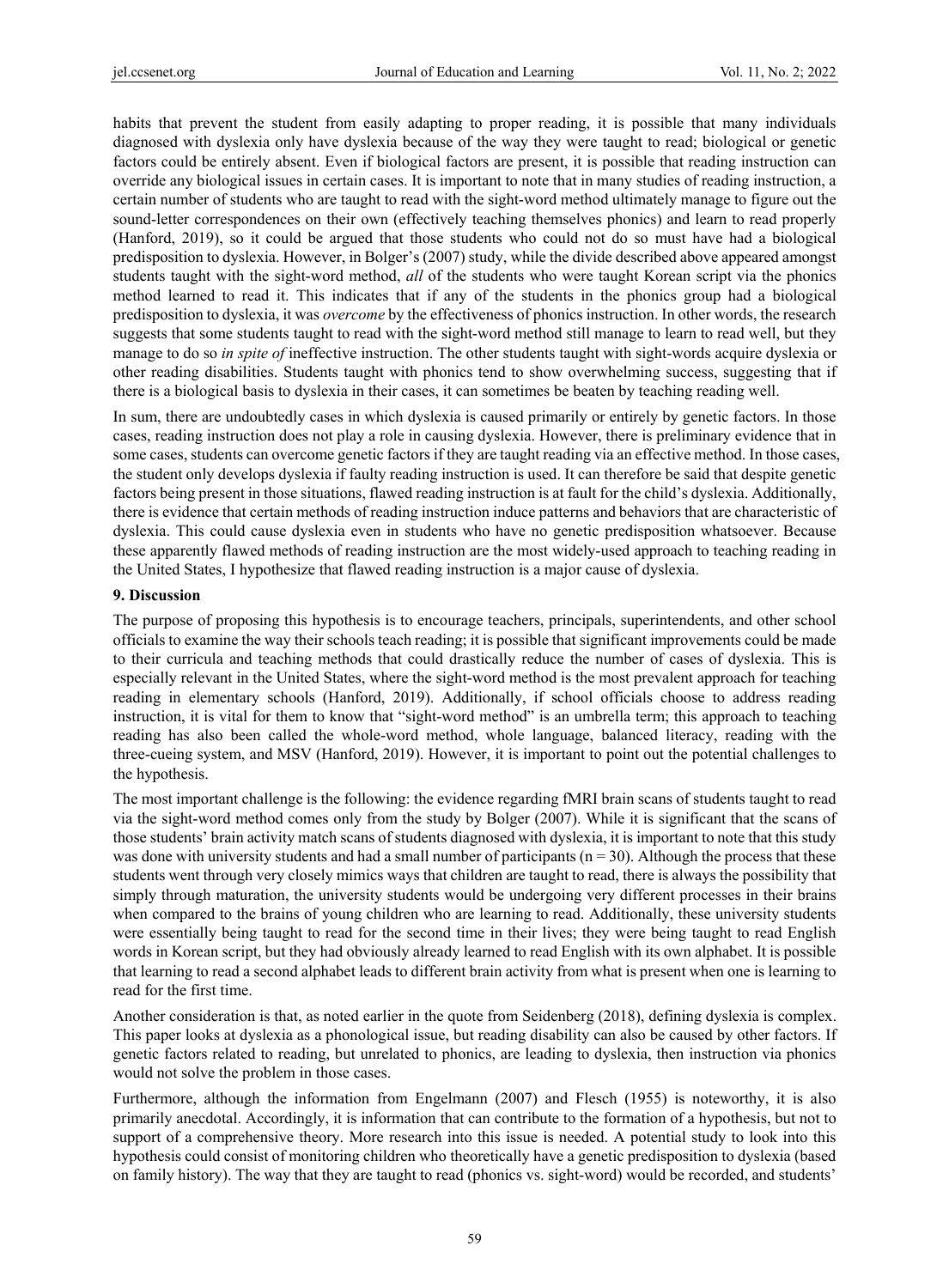later reading performance would be assessed, along with taking fMRI scans to see how a student's brain responds to reading. The same data can be collected from a control group of students who do not have any known genetic predisposition to dyslexia. According to the hypothesis, all children of normal intelligence who are taught with a phonics method should learn to read and should show normal brain patterns when reading, regardless of their genetic predisposition to dyslexia. If they develop reading difficulties anyway, but the difficulties are because of something other than phonological issues, the hypothesis still stands. Results showing otherwise would contradict the hypothesis presented in this paper. Some research very similar to this has been conducted, such as that done by Torppa et al. (2006) in Finland; however, in such studies comparing a control group to a group of students with a genetic predisposition for dyslexia, the method of teaching reading is not controlled. Controlling for that particular variation would be needed in order to carry out the study described in this paper; it must be assured that some students are taught with a phonics approach, and others are taught with a sight-word approach. It would be best to use specific teaching programs of each method (such as the Fountas & Pinnell programs that rely on the sight-word method [Hanford, 2019; Moats, 2000] and Direct Instruction programs that rely on a strict phonics approach [Engelmann, 2007]) to ensure as much regularity in the experiment as possible.

There is an ethical consideration in such an experiment, however—if one is operating under the hypothesis that teaching students with a sight-word method can induce dyslexia, then it is unethical to willingly teach them with that method (unless perhaps there is a structure in place to quickly address and remedy reading problems as soon as such problems appear). This makes testing the hypothesis difficult. An option is to give reading tests and fMRI scans to children who are being taught to read in a school or district in which elementary teachers are already required by the administration to teach reading with the sight-word method. Even in such a case, it would be advisable to consult with the district beforehand about switching instruction to a phonics method and providing remedial instruction if there is any sign that reading problems are arising in students. All of that being said, the ethical problems with this kind of experiment still linger, and given the damaging effects of reading disability, any research into this topic should be carried out with great caution.

#### **Acknowledgements**

I would like to thank my mentor and former manager Mike Iona for his encouragement in my academic pursuits. Noting his constant support of critical thinking, I very much invite rebuttals and other criticisms of this paper.

#### **References**

- Anderson, A. (2021). Advancing school professionals' dyslexia knowledge through neuroscience: Bridging the science-education gap through developmental psychology. *Frontiers in Education*, *5*. https://doi.org/10.3389/feduc.2020.615791
- Bolger, D. (2007). *The development of orthographic knowledge: A cognitive neuroscience investigation of reading skill*. Doctoral dissertation, University of Pittsburgh, Pittsburgh, PA.
- Chall, J. (2000). *The academic achievement challenge: What really works in the classroom?* New York, NY: Guilford Press.
- Coyne, M., Kame'enui, E., & Carnine, D. (2011). *Effective teaching strategies that accommodate diverse learners*. Upper Saddle River, NJ: Pearson Education.
- Daniels, H., Hyde, A., & Zemelman, S. (2005). *Best practice: Today's standards for teaching and learning in American schools*. Portsmouth, NH: Heinemann.
- Engelmann, S. (2007). *Teaching needy kids in our backward system*. Eugene, OR: ADI Press.
- Fairfax County NAACP. (2021, April 6). *Fairfax county NAACP statement on FCPS reading instruction*. Fairfax County NAACP. Retrieved from https://www.fairfaxnaacp.org/fcps-literacy-letter/
- Flesch, R. (1955). *Why Johnny can't read*. New York, NY: Harper & Row.
- Fletcher, J., & Lyon, G. (1998). Reading: A research-based approach. In W. Evers (Ed.), *What's gone wrong in America's classrooms*. Stanford, CA: Hoover Institution Press.
- Francis, D., Caruana, N., Hudson, J., & McArthur, G. (2019). The association between poor reading and internalising problems: A systematic review and meta-analysis. *Clinical Psychology Review*, *67*, 45−60. https://doi.org/10.1016/j.cpr.2018.09.002
- Graham, L., White, S., Tancredi, H., Snow, P., & Cologon, K. (2020). A longitudinal analysis of the alignment between children's early word-level reading trajectories, teachers' reported concerns and supports provided. *Reading and Writing*, *33*, 1895−1923. https://doi.org/10.1007/s11145-020-10023-7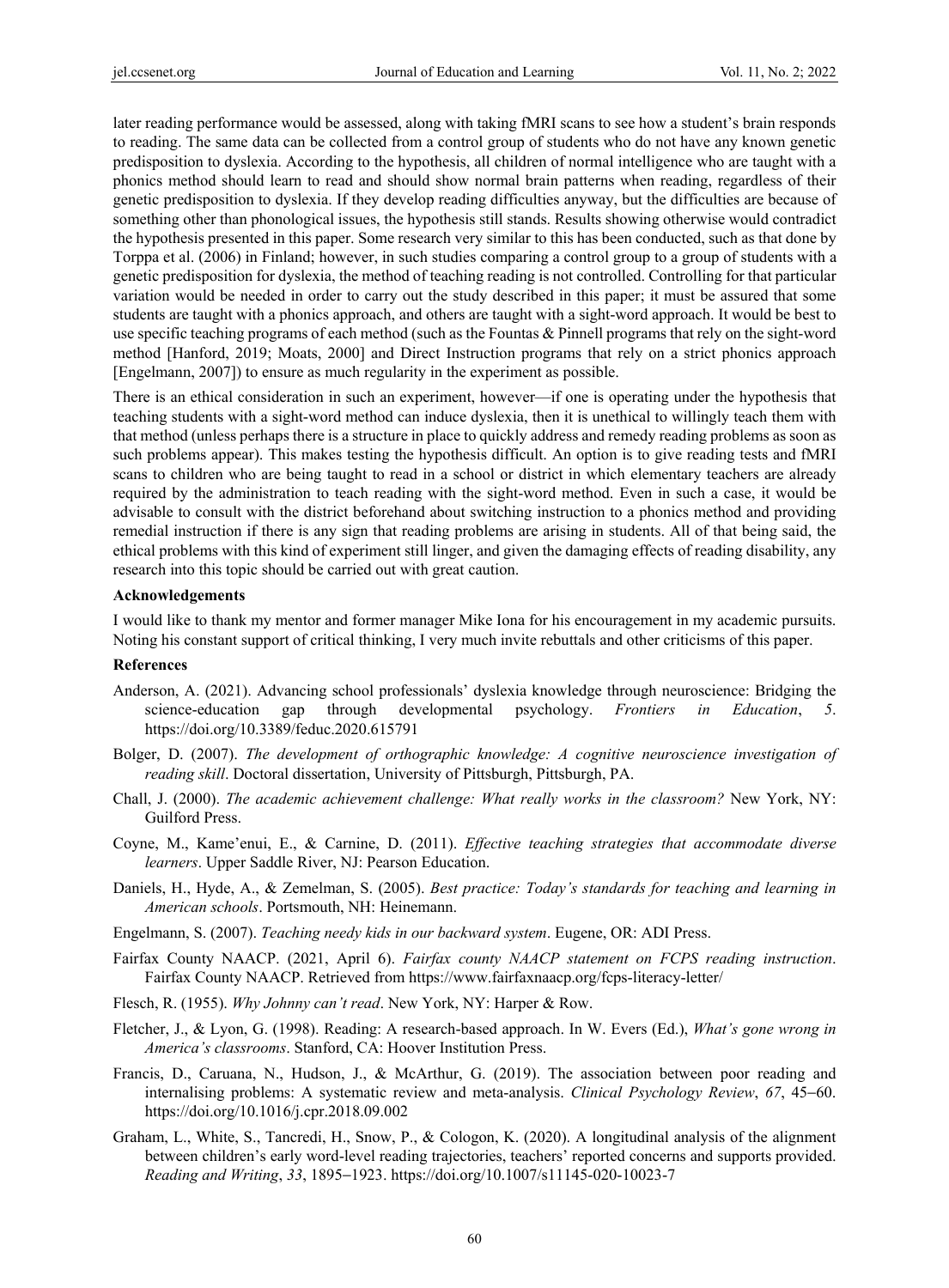Hanford, E. (2018, September 10). *Hard words: Why aren't kids being taught to read?* American Public Media. Retrieved that the contract of the contract of the contract of the contract of the contract of the contract of the contract of the contract of the contract of the contract of the contract of the contract of the contract of

https://www.apmreports.org/episode/2018/09/10/hard-words-why-american-kids-arent-being-taught-to-read

- Hanford, E. (2019, August 22). *At a loss for words: How a flawed idea is teaching millions of kids to be poor readers*. American Public Media. Retrieved from https://www.apmreports.org/episode/2019/08/22/whats-wrong-how-schools-teach-reading
- Hernandez, D. (2012). *Double jeopardy: How third-grade reading skills and poverty influence high school graduation*. Annie E. Casey Foundation. Retrieved from https://www.aecf.org/resources/double-jeopardy/
- Hirsch, E. D. (1996). *The schools we need and why we don't have them*. New York, NY: Doubleday. https://doi.org/10.2307/358685
- Hurford, D., Hurford, J., Head, K., Keiper, M., Nitcher, S., & Renner, L. (2016). The dyslexia dilemma: A history of ignorance, complacency and resistance in colleges of education. *Journal of Childhood & Developmental Disorders*, *2*(3).
- Kershner, J. (2021). An evolutionary perspective of dyslexia, stress, and brain network homeostasis. *Frontiers in Human Neuroscience*, *14*. https://doi.org/10.3389/fnhum.2020.575546
- Kozloff, M. (2002, September 12). *A whole language catalogue of the grotesque* [Blog post]. Retrieved from http://people.uncw.edu/kozloffm/wlquotes.html
- Lyytinen, H., Erskine, J., Hamalainen, J., Torppa, M., & Ronimus, M. (2015). Dyslexia—Early identification and prevention: Highlights from the Jyvaskyla Longitudinal Study of Dyslexia. *Current Developmental Disorders Reports*, *2*, 330−338. https://doi.org/10.1007/s40474-015-0067-1
- Maughan, B., Rowe, R., Lowe, R., & Stouthamer-Loeber, M. (2003). Reading problems and depressed mood. *Journal of Abnormal Child Psychology*, *31*, 219−229. https://doi.org/10.1023/A:1022534527021
- Moats, L. (2000). *Whole language lives on: The illusion of "balanced" reading instruction*. Thomas B. Fordham Foundation. Retrieved from https://eric.ed.gov/?id=ED449465
- National Inquiry into the Teaching of Literacy [NITL]. (2005). *Teaching reading: Report and recommendations. Department of Education, Science and Training* (Australia). Retrieved from https://research.acer.edu.au/tll\_misc/5/
- National Reading Panel. (2000). *Teaching children to read: An evidence-based assessment of the scientific research literature on reading and its implications for reading instruction*. United States Department of Health and Human Services. Retrieved from https://www.nichd.nih.gov/sites/default/files/publications/pubs/nrp/Documents/report.pdf
- Orton, S. (1929). The "sight reading" method of teaching reading, as a source of reading disability. *Journal of Educational Psychology*, *20*(2), 135−143. https://doi.org/10.1037/h0072112
- Parker, S. (2019). *Reading instruction and phonics: Theory and practice for teachers*. Boston, MA: Royce-Kotran Publishing.
- Seidenberg, M. (2018). *Language at the speed of sight: How we read, why so many can't, and what can be done about it*. New York, NY: Basic Books.
- SSAT. (2011, December 20). *Professor Dylan Wiliam at the Schools Network Annual Conference* [video]. Youtube. Retrieved from https://www.youtube.com/watch?v=wKLo15A80lI
- Stockard, J., Wood, T., Coughlin, C., & Khoury, C. (2018). The effectiveness of Direct Instruction curricula: A meta-analysis of a half century of research. *Review of Educational Research*, *88*(4), 479−507. https://doi.org/10.3102/0034654317751919
- Sum, A., Khatiwada, I., & McLaughlin, J. (2009). *The consequences of dropping out of high school: Joblessness and jailing for high school dropouts and the high cost for taxpayers*. Boston, Massachusetts: Center for Labor Market Studies.
- Torppa, M., Poikkeus, A., Laakso, M., Eklund, K., & Lyytinen, H. (2006). Predicting delayed letter knowledge development and its relation to grade 1 reading achievement among children with and without familial risk for dyslexia. *Developmental Psychology*, *42*(6), 1128−1142. https://doi.org/10.1037/0012-1649.42.6.1128
- Vellutino, F., Fletcher, J., Snowling, M., & Scanlon, D. (2004). Specific reading disability (dyslexia): What have we learned in the past four decades? *Journal of Child Psychology and Psychiatry*, *45*(1), 2−40.